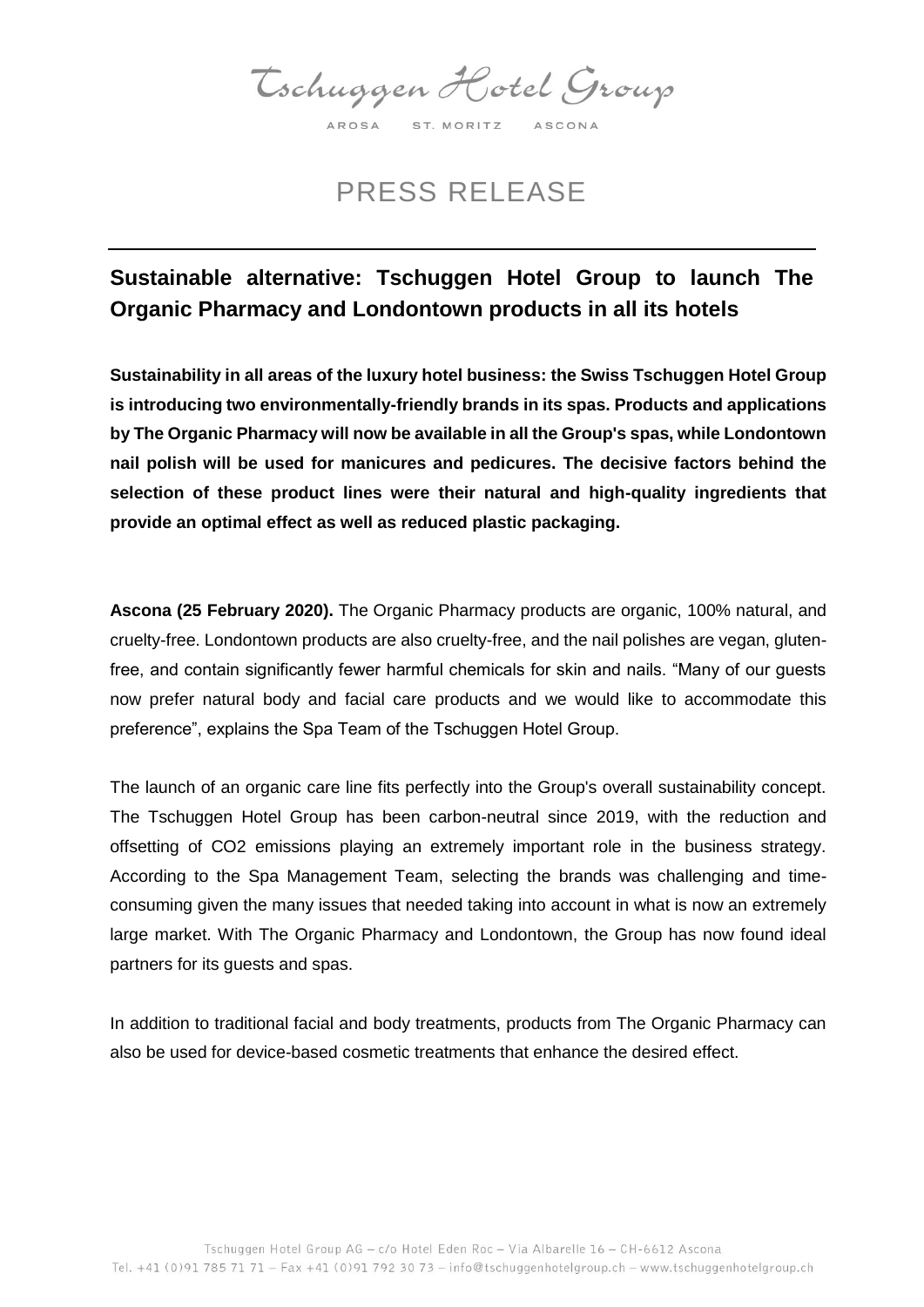Tschuggen Hotel Group AROSA ST. MORITZ ASCONA

The Organic Pharmacy products will be introduced as a complement to the existing spa range in the Tschuggen Grand Hotel and the Carlton Hotel. The products and applications will also be available in the Hotel Eden Roc from spring 2020 onwards. In the Valsana Hotel & Appartements, products from The Organic Pharmacy will be used exclusively for all treatments for women and men.